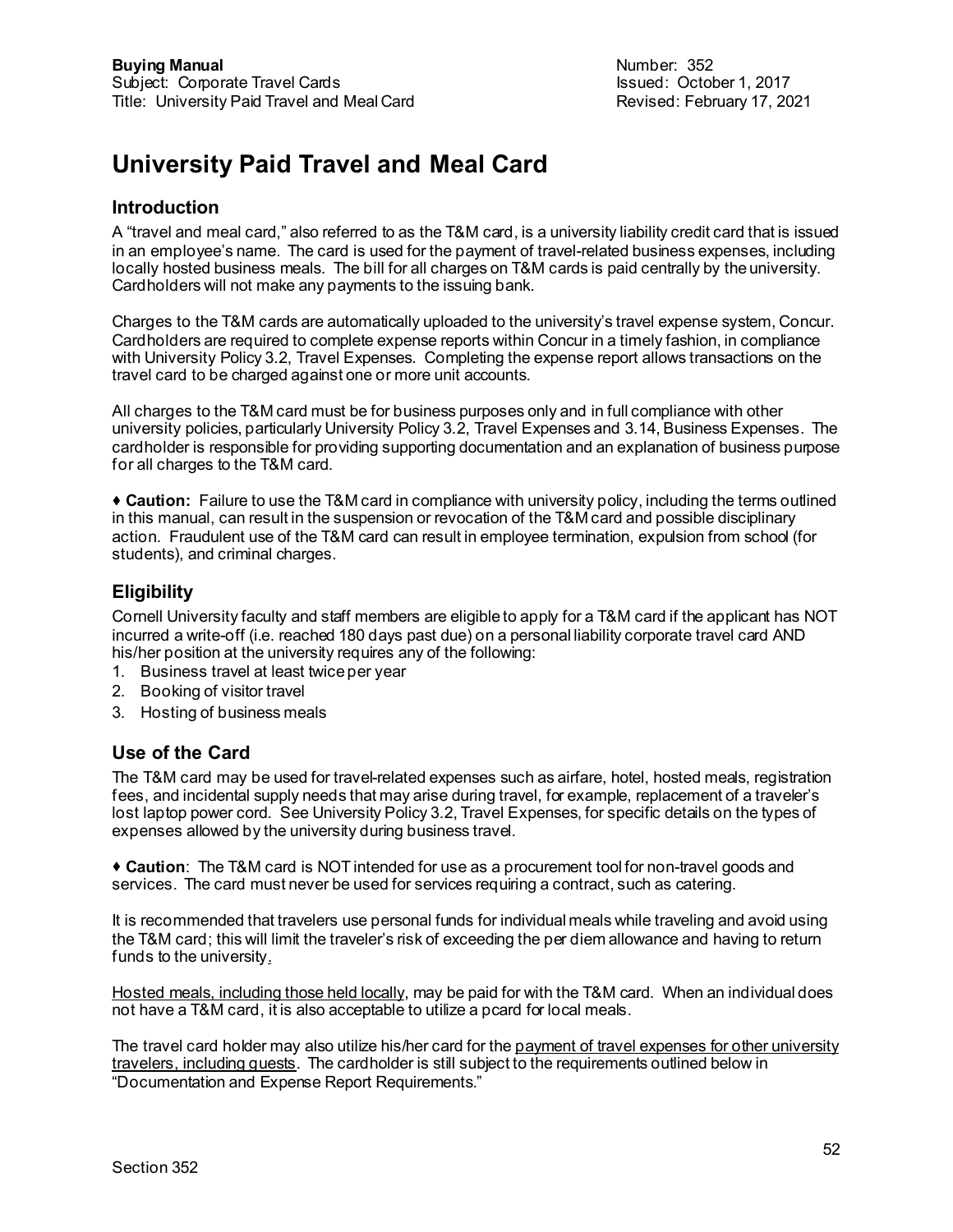**Note:** The T&M card is not to be used for personal purchases; however, it is understood that there are limited circumstances when this may occur. For example, a spouse attends a hosted business meal and it is impractical to separate the bill. Under this type of circumstance, the cardholder will be allowed to reimburse the university.

## **Applying**

Applications for T&M cards will be supplied only to those individuals specifically authorized by their unit. Contact your business service center to request that an application for a T&M card be initiated for you. Applicants are required to complete an online tutorial and pass an exam prior to issuance of a card.

## **Cash Advance Requests**

Travelers in need of a cash advance will make the request through Concur. T&M cards are not issued with the cash access feature enabled (i.e., you cannot obtain cash via an ATM).

#### **Documentation and Expense Report Requirements**

Cornell requires that all cardholders submit documentation for all purchases on their T&M card. Sufficient documentary evidence is necessary to comply with university policies, sound business practices, and the requirements of external and internal reviewers.

Cardholders are required to ensure that documentation supporting each transaction on the T&M card is stored electronically within Concur and associated with the appropriate expense report. University Policy 3.2, Travel Expenses, requires travelers to submit expenses and complete their expense report within 30 days, but no later than 60 days, of return from travel. In addition, cardholders must retain original documentation for 60 days after their expense reports have been submitted. Failure to comply with documentation requirements, including the timely completion of an expense report within Concur, is grounds for suspension of the T&M card.

See University Policy 3.2, Travel Expenses for details on documentation requirements for travel. Further information on Concur, including creation of expense reports, can be found at [http://www.blogs.cornell.edu/travel/training-and-guides/.](http://www.blogs.cornell.edu/travel/training-and-guides/)

## **Policy Violations**

Failure to use the T&M card in compliance with university policy, including the terms outlined in this manual, can result in the suspension or revocation of the T&M card and possible disciplinary action. Fraudulent use of the T&M card can result in employee termination, expulsion from school (for students), and criminal charges.

Examples of policy violations that may results in the suspension of the T&M card include, but are not limited to:

- 1. Failure to supply documentation for charges to the card
- 2. Failure to complete expense reports within Concur in a timely fashion, as described in University Policy 3.2, Travel Expenses
- 3. Payment of personal expenses with the T&M card beyond what may be considered reasonable, as described under "Use of the Card"
- 4. Failure to reimburse Cornell in a timely fashion for any charge to the T&M card that has been identified as personal
- 5. Use of the card for business expenses that were not related to travel or locally hosted business meals, as described under "Use of the Card"
- 6. Lending/sharing your card

Since travel expense reports are reviewed by the KFS Org Manager (a position that is generally within the unit), each KFS Org Manager is responsible for reporting all policy violations to the appropriate BSC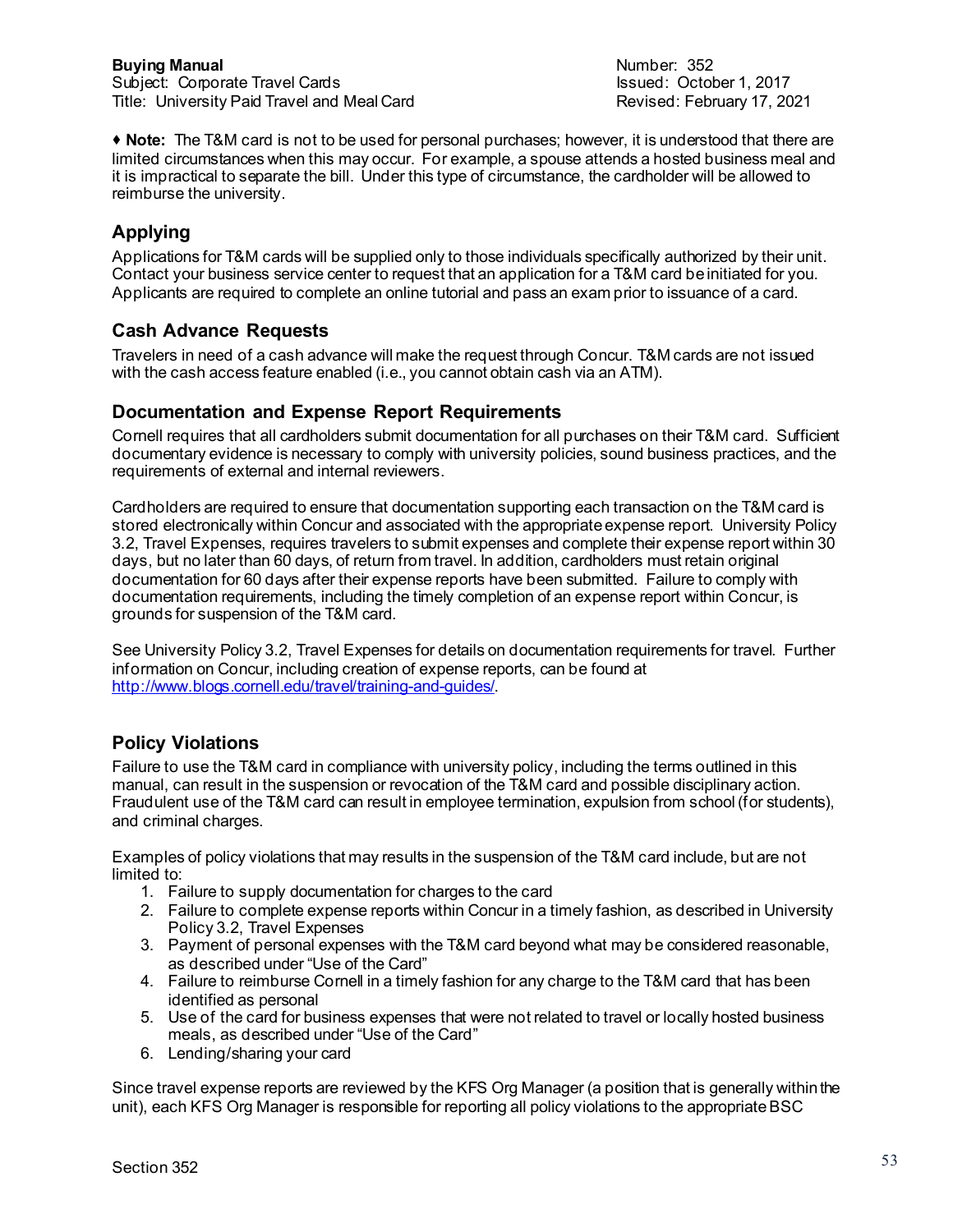Director. A request for suspension will be sent to Card Programs by the BSC Director, or their designee, and the card will remain suspended until such time as the violation has been corrected, i.e., documentation is submitted, expense report completed, repayment of personal expense is made.

If it is necessary to suspend a T&M card more than once in any 12-month period, the BSC Director will notify the SFG/SBG member. If/when the SFG/SBG member is satisfied that the cardholder understands the requirements of using a T&M card, he/she will submit a request to Card Programs to reinstate the card.

## **Errors on Your Card: Disputing a Charge/Reporting Fraud**

Cardholders will receive a monthly statement from the issuing bank - this is not a bill. Cardholders will NOT make a payment to the issuing bank. Cardholders should review all expenses on the monthly statement for accuracy.

If a cardholder has authorized a vendor to charge his or her T&M card and the resulting charge is incorrect, the cardholder should first contact the vendor and attempt to resolve the error. Some examples of common "errors" are incorrect dollar amount, duplicate charge, or credit not received. If the error is not resolved by contacting the vendor, the following steps will be taken:

- 1. The cardholder will contact the issuing bank to initiate a charge dispute.
- 2. The issuing bank will provide the cardholder with the appropriate charge dispute form.
- 3. The cardholder will complete the charge dispute form and fax it back to the financial institution within 60 days of the statement date on which the error appeared.
- 4. The financial institution must acknowledge the charge dispute within 30 days of receipt of the form.
- 5. Within 90 days of receipt of the form, the financial institution will correct the error or provide an explanation as to why the charge is correct.

 **Caution:** If the cardholder has not authorized a vendor to charge the T&M card, then the cardholder must assume that an unauthorized party has obtained his or her card number and must contact the financial institution **immediately**. The card account will be shut down and a new T&M card, with a new account number, will be mailed to the cardholder. The financial institution may also request that the cardholder confirm the fraudulent use of the card by completing an affidavit of fraud form, which the financial institution will mail to the cardholder.

# **Lost or Stolen Cards**

If a T&M card is lost or stolen, the cardholder must contact the financial institution **immediately** to ensure that fraudulent use of the card does not occur. The financial institution will shut down the travel card account and will mail a new card, with a new account number, to the cardholder.

# **Cardholders Change of Status**

If a cardholder is on any type of university leave that extends beyond 30 days or is for an unknown duration, that individual's card must be suspended. The individual's supervisor will inform the BSC of the date that the cardholder's leave will start. Suspending the T&M card will prevent unauthorized use of the account during a time when the cardholder is not available to dispute the charge. See Account Closures and Other Changes to T&M Cards for further details on suspending an account.

## **Purchases Rejected By Vendors**

If a purchase is declined at the point of sale, the cardholder may call the financial institution or his/her BSC to obtain the reason. If a card is accidentally destroyed or is damaged and cannot be used, the cardholder will contact the financial institution to request a replacement card.